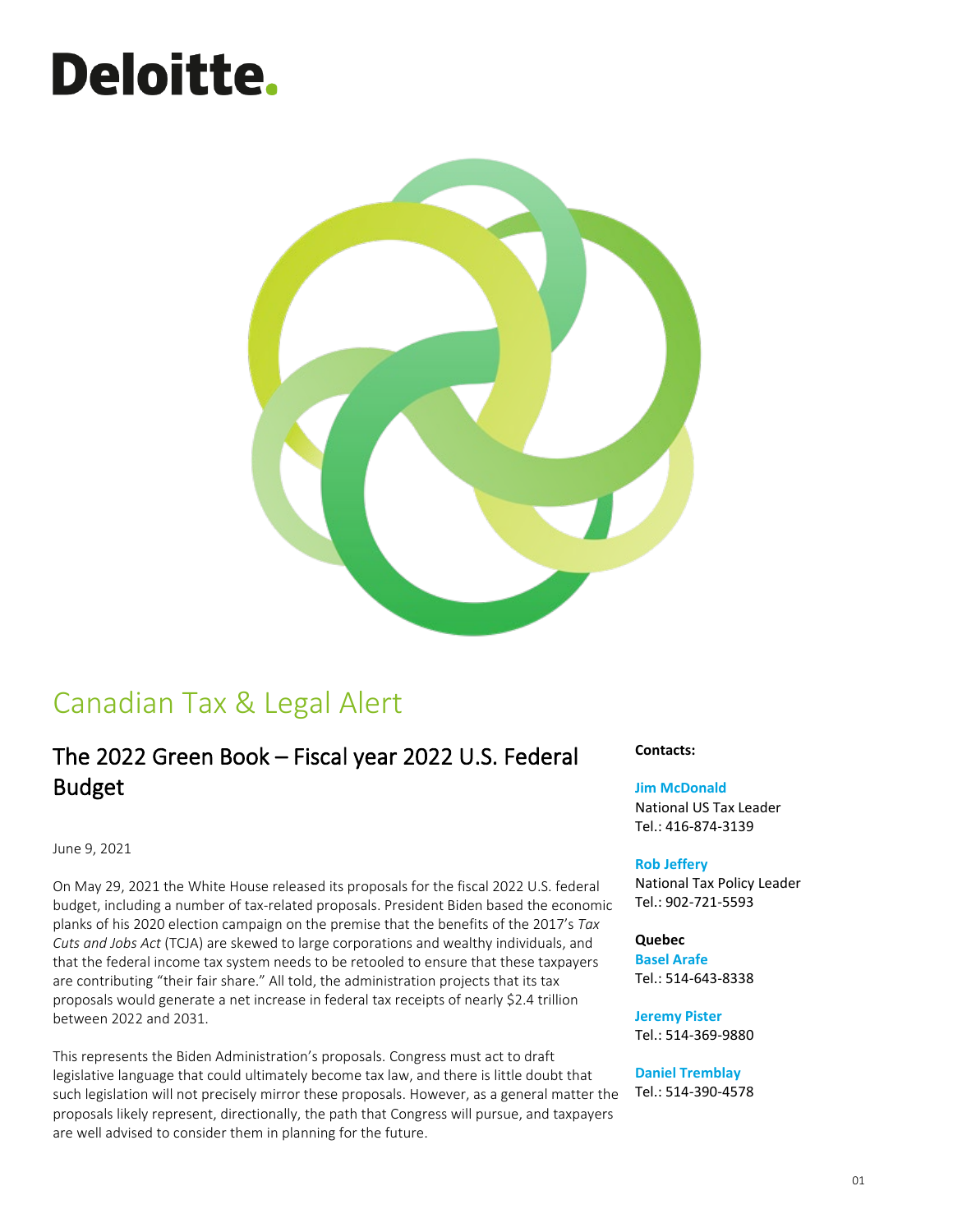The chart below summarizes the key revenue-raising proposals in both the American Jobs Plan and the American Families Plan (the latter is focused to a large extent on provisions affecting individuals/families and will not be further explored in this alert).

# **Ontario**

**[Dennis Metzler](mailto:dmetzler@deloitte.ca)** Tel.: 416-601-6144

|                                                        | <b>Current law</b>                                                                                                                                                                                                                                                                                                                                                                                                                                                                                                                                                                                               | Proposal                                                                                                                                                                                                                                                                                                                                                                                 | <b>Notes &amp; observations</b>                                                                                                                                                                                                                                                                                                              | <b>Christopher Piskorz</b>                                                                                                                                                                                                                       |  |
|--------------------------------------------------------|------------------------------------------------------------------------------------------------------------------------------------------------------------------------------------------------------------------------------------------------------------------------------------------------------------------------------------------------------------------------------------------------------------------------------------------------------------------------------------------------------------------------------------------------------------------------------------------------------------------|------------------------------------------------------------------------------------------------------------------------------------------------------------------------------------------------------------------------------------------------------------------------------------------------------------------------------------------------------------------------------------------|----------------------------------------------------------------------------------------------------------------------------------------------------------------------------------------------------------------------------------------------------------------------------------------------------------------------------------------------|--------------------------------------------------------------------------------------------------------------------------------------------------------------------------------------------------------------------------------------------------|--|
| Corporate<br>income tax<br>rate                        | 21% flat tax                                                                                                                                                                                                                                                                                                                                                                                                                                                                                                                                                                                                     | 28% flat tax                                                                                                                                                                                                                                                                                                                                                                             | Applicable to tax<br>٠<br>years beginning<br>after December<br>31, 2021. Tax<br>years beginning<br>after January 1,<br>2021 but before<br>December 31,<br>2021 would be<br>subject to a<br>prorated increase<br>Not all Democrats<br>in Congress<br>support a 28%<br>rate $-$ a more<br>modest increase<br>to 25% has also<br>been discussed | Tel.: 416-601-6144<br><b>Katrina Robson</b><br>Tel.: 416-354-0968<br><b>Prairies</b><br><b>Diana Estrada</b><br>Tel.: 403-267-1873<br><b>Bud Goff</b><br>Tel.: 403-267-0690<br><b>Terri Scott</b><br>Tel.: 204-926-7660<br><b>Related links:</b> |  |
| Global<br>intangible<br>low-taxed<br>income<br>(GILTI) | Currently, U.S.<br>shareholders include<br>business income of their $\bullet$<br>controlled foreign<br>corporations (CFCs)<br>(the "GILTI inclusion").<br>The first 10% of<br>$\bullet$<br>return from<br>tangible assets is<br>excluded (qualified<br>business asset<br>investment or QBAI)<br>Corporate U.S.<br>shareholders may<br>claim a 50%<br>deduction that<br>effectively reduces<br>the tax rate on their<br>GILTI inclusions to<br>1/2 of the corporate<br>rate, or 10.5%<br>before<br>consideration of<br>foreign tax credits<br>(FTCs)<br>High tax exception<br>can be elected,<br>where applicable | Proposed modifications to GILTI<br>include:<br>GILTI deduction reduced to<br>25%<br>QBAI exemption eliminated<br>$\bullet$<br>GILTI high tax exception<br>eliminated<br>Computation of GILTI on a<br>country-by-country basis with<br>no ability to offset results<br>from one country against<br>another. Applies to CFCs as<br>well as foreign branches<br>GILTI FTC "haircut" remains | Applicable to tax<br>٠<br>years beginning<br>after December<br>31, 2021<br>The proposed<br>$\bullet$<br>modifications do<br>not alter the GILTI<br>FTC "haircut"<br>(only 80% of a<br>GILTI FTC may be<br>claimed)                                                                                                                           | <b>Cross Border Tax Services</b><br><b>Deloitte Tax services</b>                                                                                                                                                                                 |  |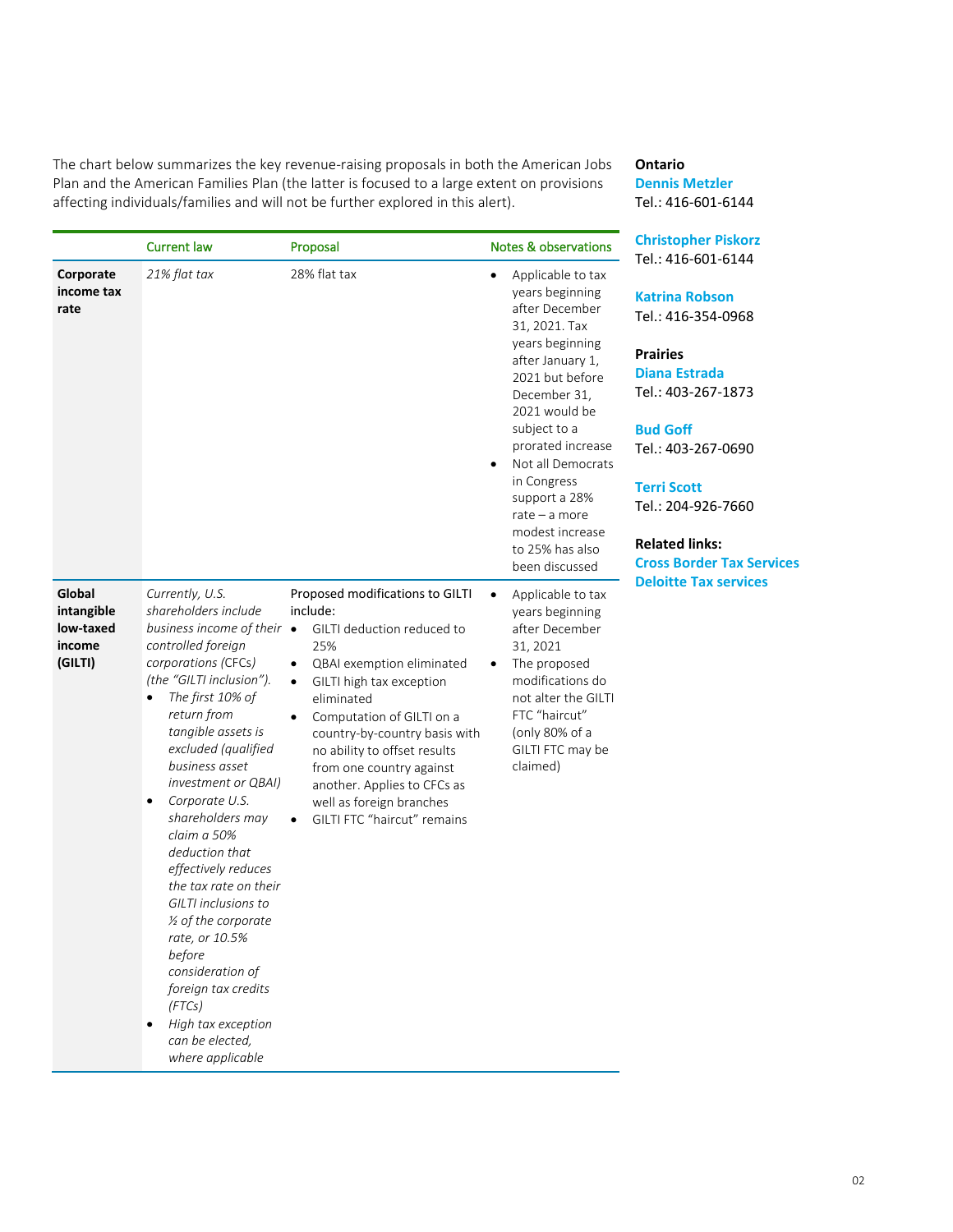|                                                                                                  | <b>Current law</b>                                                                                                                                                                                                                                                                                                                                                                       | Proposal                                                                                                                                                                                                                                                                                                                                                                                                                                                                                                                                                                                     | <b>Notes &amp; observations</b>                                                                                                                                                                                                                                                                                                                                                                                                                        |
|--------------------------------------------------------------------------------------------------|------------------------------------------------------------------------------------------------------------------------------------------------------------------------------------------------------------------------------------------------------------------------------------------------------------------------------------------------------------------------------------------|----------------------------------------------------------------------------------------------------------------------------------------------------------------------------------------------------------------------------------------------------------------------------------------------------------------------------------------------------------------------------------------------------------------------------------------------------------------------------------------------------------------------------------------------------------------------------------------------|--------------------------------------------------------------------------------------------------------------------------------------------------------------------------------------------------------------------------------------------------------------------------------------------------------------------------------------------------------------------------------------------------------------------------------------------------------|
| <b>Foreign derived</b><br>intangible<br>income (FDII)<br>deduction                               | Provides a tax incentive for exports<br>by providing a special deduction<br>against certain U.S. sourced<br>income from the export of goods<br>and services by U.S. companies.<br>The effective tax rates can be as<br>low as 13.125% on qualified<br>profits.                                                                                                                           | Repeal of FDII deduction and using the savings to<br>provide other, as-of-yet unspecified, research and<br>development (R&D) tax incentives.                                                                                                                                                                                                                                                                                                                                                                                                                                                 | Applicable to tax years<br>beginning after<br>December 31, 2021                                                                                                                                                                                                                                                                                                                                                                                        |
| <b>Base erosion and</b><br>anti-abuse tax<br>(BEAT)                                              | An alternative tax of 10% applied<br>to a U.S. taxpayer's income after<br>certain "base eroding" payments<br>are added back. Taxpayers pay the<br>greater of the BEAT or the regular<br>tax.<br>Applies to expanded groups<br>with a three-year average of<br>over \$500M of U.S. gross<br>receipts<br>Base eroding payments must<br>be at least 3% of all below-the-<br>line deductions | Repeal BEAT and replace with the "SHIELD" (see<br>below).                                                                                                                                                                                                                                                                                                                                                                                                                                                                                                                                    | Applicable to tax years<br>beginning after<br>December 31, 2022<br>The U.S. government<br>$\bullet$<br>concluded that the BEAT<br>was raising far less tax than<br>expected                                                                                                                                                                                                                                                                            |
| <b>Stopping harmful</b> See BEAT<br>inversions and<br>ending low-tax<br>developments<br>(SHIELD) |                                                                                                                                                                                                                                                                                                                                                                                          | Denial of deductions instead of a minimum tax.<br>\$500M gross receipts test to apply on an annual<br>basis to the global revenue of a financial<br>reporting group<br>Deductions are denied in full when made to a<br>related party that pays an effective tax rate<br>under the Pillar 2 rate (or GILTI rate of 21%)<br>The portion of cost of goods sold (COGS)<br>$\bullet$<br>relating to cross-border, intercompany<br>purchases or capitalized expenses may be<br>similarly denied<br>Deductions are denied in part when a financial<br>reporting group includes any low-tax entities | Applicable to tax years<br>$\bullet$<br>beginning after<br>December 31, 2022<br>The proposal introduces<br>new concepts such as the<br>"financial reporting group"<br>and references to financial<br>statement reporting that<br>may be complicated to<br>implement and will likely be<br>the subject of much further<br>guidance from the<br>government. The new<br>proposal may also put a<br>portion of a taxpayer's<br>deduction for COGS at risk. |
| <b>Subpart F</b>                                                                                 | Current tax on passive income<br>earned by CFCs                                                                                                                                                                                                                                                                                                                                          | Repeal of high-tax exception (which allows<br>avoidance of a U.S. shareholder inclusion where the<br>effective foreign tax rate exceeds 90% of the<br>highest U.S. tax rate).                                                                                                                                                                                                                                                                                                                                                                                                                | Applicable to tax years<br>beginning after<br>December 31, 2021<br>Synchronizes with the repeal<br>$\bullet$<br>of GILTI high-tax exception                                                                                                                                                                                                                                                                                                            |
| Anti-inversion<br>rules                                                                          | A foreign corporation that acquires<br>a U.S. corporation may itself be<br>treated as a U.S. corporation<br>permanently if the original<br>investors in the U.S. corporation<br>have an 80% or greater interest in<br>the foreign acquiring corporation.                                                                                                                                 | Reduction of the 80% threshold to 50%.<br>A reverse acquisition may be deemed an<br>$\bullet$<br>inversion when, after the acquisition, the<br>expanded group is generally managed in the<br>U.S. and there is no substantial business in the<br>acquirer's country of residence<br>The acquisition of assets constituting an entire<br>$\bullet$<br>trade or business from a U.S. entity may now be<br>subject to the inversion rules                                                                                                                                                       | Applies to transactions that<br>occur after the date of<br>enactment<br>Continues a trend of<br>increasingly tougher anti-<br>inversion laws in the U.S.                                                                                                                                                                                                                                                                                               |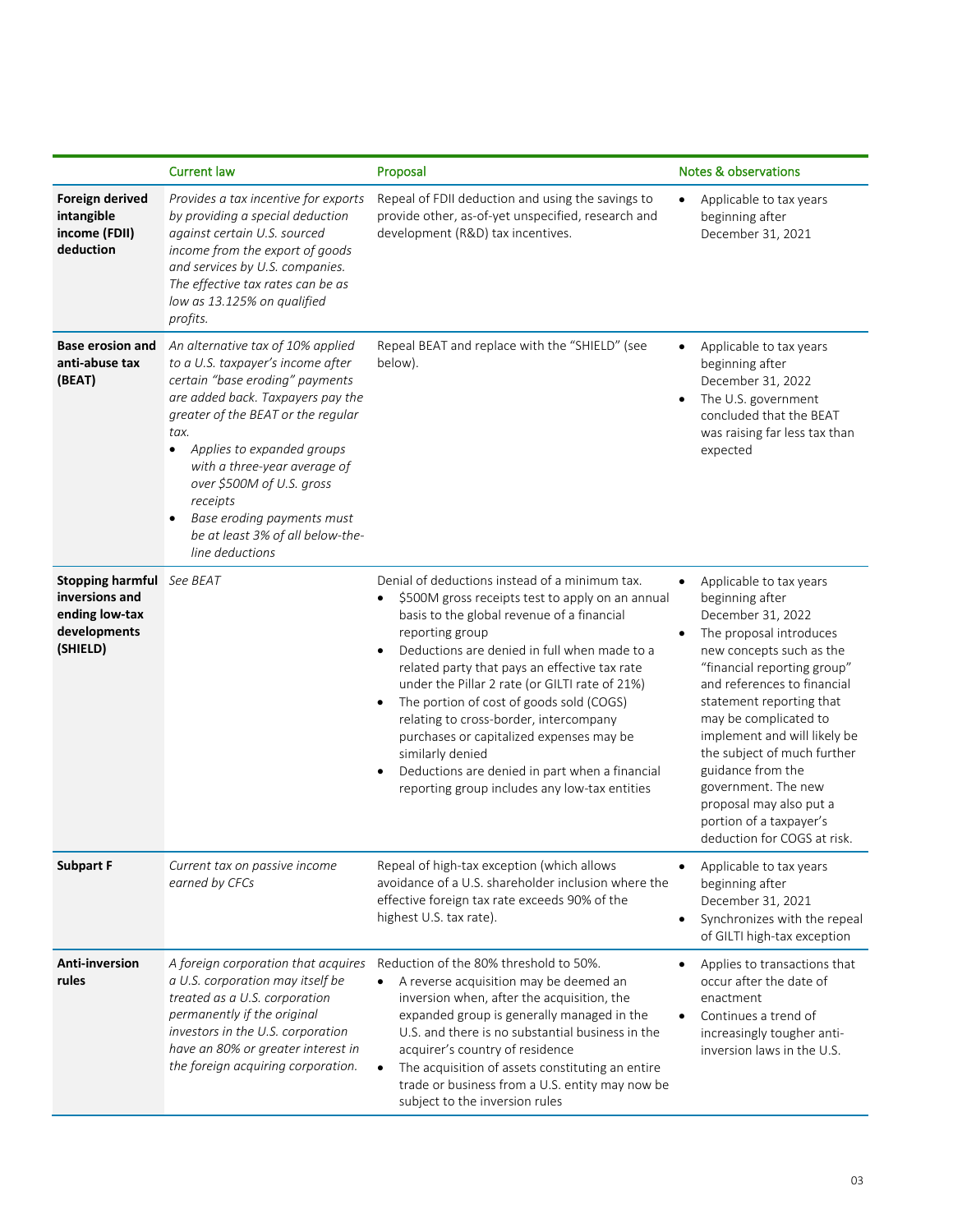|                                                    | <b>Current law</b>                                                                                                                                                                                                                                                                                     | Proposal                                                                                                                                                                                                                                                                                                                                                                                                                                                                                                                                                                                                                                                                                                 | <b>Notes &amp; observations</b>                                                                                                                                                                                                                             |
|----------------------------------------------------|--------------------------------------------------------------------------------------------------------------------------------------------------------------------------------------------------------------------------------------------------------------------------------------------------------|----------------------------------------------------------------------------------------------------------------------------------------------------------------------------------------------------------------------------------------------------------------------------------------------------------------------------------------------------------------------------------------------------------------------------------------------------------------------------------------------------------------------------------------------------------------------------------------------------------------------------------------------------------------------------------------------------------|-------------------------------------------------------------------------------------------------------------------------------------------------------------------------------------------------------------------------------------------------------------|
| Oil and gas                                        | A number of direct and implicit<br>subsidies are provided for<br>taxpayers in the oil and gas<br>industry (e.g., small-producer<br>percentage depletion in excess of<br>basis).                                                                                                                        | Repeal of all tax incentives benefitting the oil and<br>gas industry including:<br>Percentage depletion<br>$\bullet$<br>Expensing of intangible drilling costs<br>$\bullet$<br>Deduction for tertiary injectants<br>$\bullet$<br>Credit for oil and gas produced from marginal<br>$\bullet$<br>wells<br>Exception from the passive loss rules for<br>$\bullet$<br>working interests in oil and gas properties<br>Two-year amortization of geological and<br>$\bullet$<br>geophysical expenditures<br>Accelerated amortization for air pollution<br>control facilities<br>Capital gains treatment for royalties<br>Exemption of foreign oil and gas extraction<br>income (FOGEI) from GILTI tested income | Applicable to tax years<br>$\bullet$<br>beginning after<br>December 31, 2021                                                                                                                                                                                |
| Minimum book<br>tax                                | N/A                                                                                                                                                                                                                                                                                                    | A minimum tax of 15% on companies' earning net<br>income of \$2B or greater.<br>Similar to the old AMT, credit may be given for<br>$\bullet$<br>excess tax paid in prior years<br>Credit may also be given for general business<br>$\bullet$<br>tax credits and foreign tax credits but not for<br>deductions                                                                                                                                                                                                                                                                                                                                                                                            | Applicable to tax years<br>beginning after<br>December 31, 2021<br>Gives the Financial<br>Accounting Standards Board<br>(FASB) a greater tax role in<br>tax policy                                                                                          |
| <b>Credit for carbon</b><br>oxide<br>sequestration | Credit available for capturing<br>certain carbon gases from<br>industrial sources for other use in<br>industry or permanent storage. In<br>general, credit is:<br>\$20 per metric ton placed into<br>secure geological storage<br>\$10 per metric ton used in<br>certain other industrial<br>processes | Applies to construction started by January 1, 2031.<br>Enhanced credit for capture of carbon from<br>hard-to-mitigate industrial processes (e.g.,<br>steel, cement)<br>Enhanced credit for direct air capture projects<br>$\bullet$<br>Direct pay mechanism<br>$\bullet$                                                                                                                                                                                                                                                                                                                                                                                                                                 | Applicable to tax years<br>beginning after<br>December 31, 2021                                                                                                                                                                                             |
| Disproportionate<br>interest<br>deduction          | Interest deductions are subject to a<br>number of limitations including a<br>limit under section 163(j) whereby<br>the net interest deducted by a<br>taxpayer cannot exceed 30% of<br>adjusted taxable income (ATI-<br>a figure approximating EBIT).                                                   | Applies to U.S. members of multinational groups<br>when the U.S. members report \$5 million or more<br>of net interest expense annually.<br>U.S. member net interest deductions<br>disallowed to the extent they exceed the U.S.<br>member's proportionate share of the group's<br>net interest expense<br>Proportionality determined by comparing the<br>$\bullet$<br>EBITDA of the member to the EBITDA of the<br>group<br>Alternative to limit a member's interest<br>deduction to the member's interest income<br>plus 10% of the member's ATI<br>Disallowed interest is carried forward<br>Applies concurrently with section $163(j)$ -<br>taxpayers may only claim the lower amount                | Applicable to tax years<br>$\bullet$<br>beginning after<br>December 31, 2021<br>Targets groups that have<br>greater leverage in the U.S.<br>than other jurisdictions<br>Modelling likely required to<br>assess applicability to<br>particular fact patterns |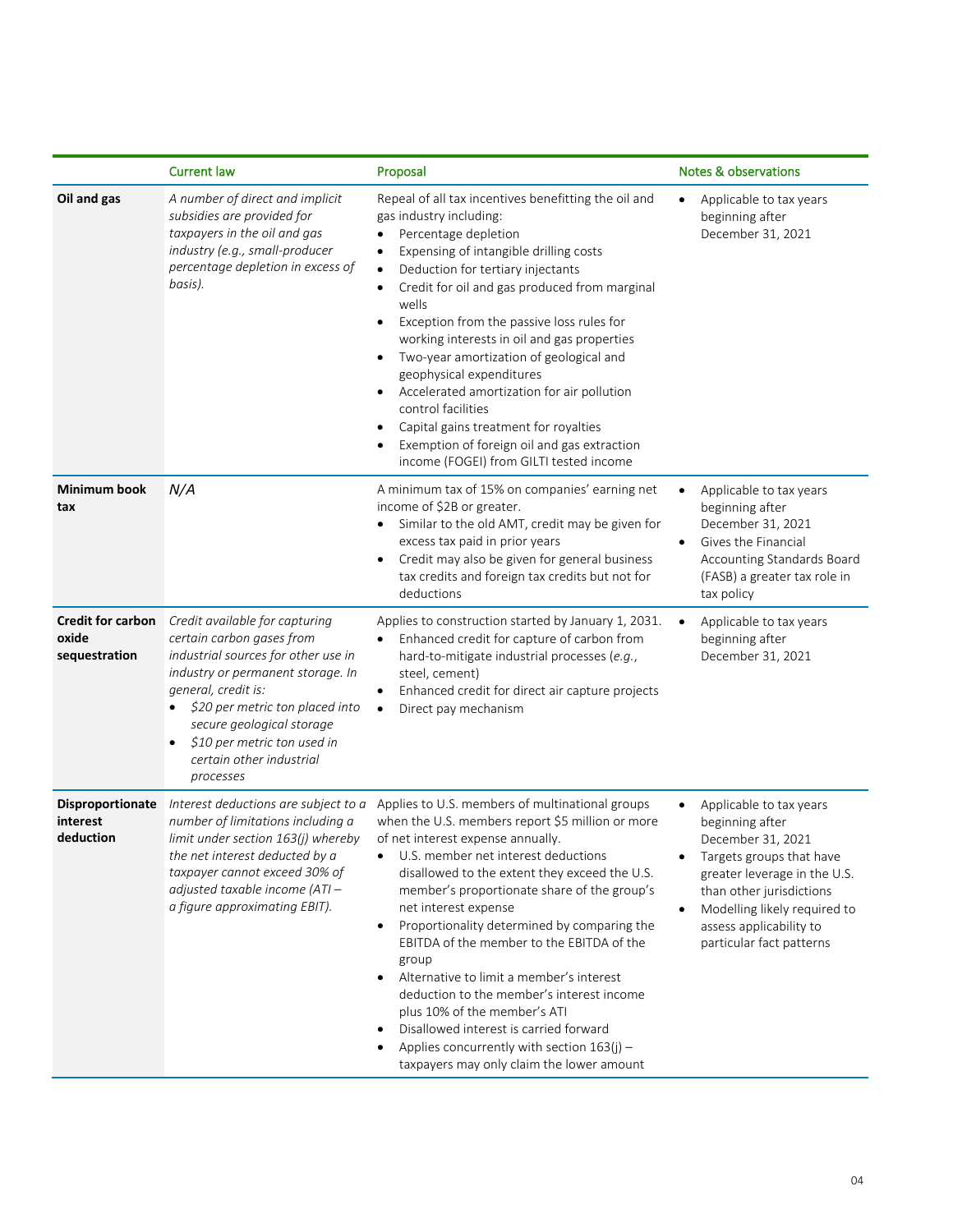|                                                                     | <b>Current law</b>                                                                                                                                                         | Proposal                                                                                                                                                                                                                                                                                                                                                                                                                                                                                                              | Notes & observations                                                                                                                                                                                           |
|---------------------------------------------------------------------|----------------------------------------------------------------------------------------------------------------------------------------------------------------------------|-----------------------------------------------------------------------------------------------------------------------------------------------------------------------------------------------------------------------------------------------------------------------------------------------------------------------------------------------------------------------------------------------------------------------------------------------------------------------------------------------------------------------|----------------------------------------------------------------------------------------------------------------------------------------------------------------------------------------------------------------|
| On-shoring credit N/A<br>and off-shoring<br>deduction<br>limitation |                                                                                                                                                                            | Incentives meant to encourage expanding or<br>moving business to the U.S. while also discouraging<br>the off-shoring of U.S. business.<br>Creates a general business credit equal to 10%<br>of the eligible expenses paid or incurred in<br>connection with onshoring a U.S. trade or<br>business<br>No deduction would be allowed to a U.S.<br>shareholder of a CFC in determining its GILTI or<br>Subpart F inclusion for any expenses paid or<br>incurred with moving a U.S. trade or business<br>outside the U.S. | Applicable to expenses paid<br>or incurred after the date of<br>enactment                                                                                                                                      |
| <b>Increased</b><br>individual<br>income tax rate                   | 37% for the income of single<br>individuals over \$523,600 and for<br>the income of married individuals<br>filing jointly over \$628,300.                                  | 39.6% for the income of single individuals over<br>\$452,700 and for the income of married individuals<br>over \$590,300.                                                                                                                                                                                                                                                                                                                                                                                             | Applicable for tax years<br>$\bullet$<br>beginning after<br>December 31, 2021                                                                                                                                  |
| Stepped-up basis<br>at death                                        | Certain transfers that occur upon<br>death include an increase in the<br>assets' tax bases to fair market<br>value without a corresponding<br>taxable gain for the estate. | No step-up in basis if income is \$1M or greater.<br>Introduces a deemed realization event every<br>$\bullet$<br>90 years<br>Provides a 15-year payment plan for gains that<br>do result                                                                                                                                                                                                                                                                                                                              | Applicable to property<br>transferred by decedents<br>dying after December 31,<br>2021 and on certain<br>property owned by trusts,<br>partnerships, and other non-<br>corporate entities on<br>January 1, 2022 |
| Capital gains rate 20% rate                                         |                                                                                                                                                                            | Long-term capital gains and qualified dividends of<br>taxpayers earning over \$1 million to be taxed at<br>ordinary rates.                                                                                                                                                                                                                                                                                                                                                                                            | Applicable to transactions<br>after the date of<br>announcement (presumably<br>April 28, 2021)                                                                                                                 |
| Like-kind<br>exchange<br>limitation                                 | Exchanges of real property held for<br>productive use or investment for<br>other such property may be<br>completed without recognizing<br>gain or loss.                    | Tax-deferred exchange treatment limited to<br>properties with gain of \$500,000 or less.                                                                                                                                                                                                                                                                                                                                                                                                                              | Applicable for tax years<br>beginning after<br>December 31, 2021                                                                                                                                               |
| <b>Bank account</b><br>reporting                                    | No reporting by banks to IRS for<br>domestic bank accounts.                                                                                                                | A 1099-like form issued for every bank account in<br>the U.S. showing all the deposits made during the<br>year.                                                                                                                                                                                                                                                                                                                                                                                                       | Applicable for tax years<br>beginning after<br>December 31, 2022<br>Applies when deposits<br>exceed \$600                                                                                                      |
| <b>Carried interests</b>                                            | Partnership interests held in<br>connection with the performance<br>of services are taxable at capital<br>gains rates.                                                     | Capital gains treatment available only to those<br>taxpayers with income from all sources under<br>\$400,000.                                                                                                                                                                                                                                                                                                                                                                                                         | Applicable for tax years<br>beginning after<br>December 31, 2021                                                                                                                                               |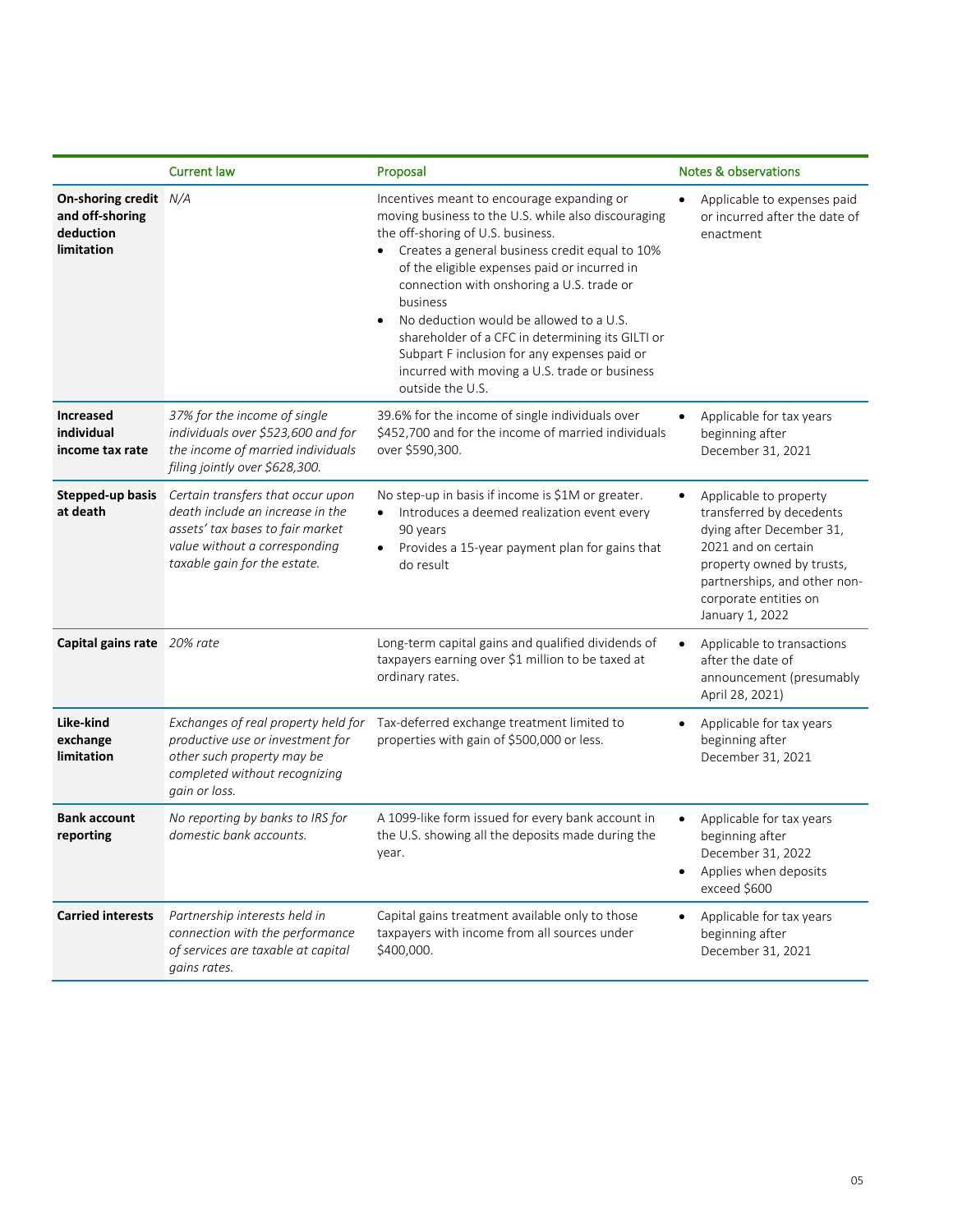Certain proposals of note for cross-border businesses are outlined in greater detail below:

#### **Corporate tax rate increase**

*Applicable to tax years beginning after December 31, 2021. Taxable income earned in years beginning after January 1, 2021 but before December 31, 2021 would be subject to a prorated increase*

• Proposes an increase in the corporate income tax rate from 21% to 28%.

Deloitte's observations – A prospective increased corporate income tax rate means that opportunities to accelerate income/defer deductions should be explored, including via changes in accounting method.

Transfer pricing policies should be re-examined to identify opportunities to shift income to lower tax jurisdictions.

Remember the financial statement implications of a corporate tax rate increase when accounting for deferred tax balances.

Inadvertent taxability in the U.S. (*e.g.*, by operating through a permanent establishment) will increase effective tax rates in many cases.

## **Replace the BEAT with the SHIELD**

*Applicable to tax years beginning after December 31, 2022*

The proposal would repeal the current-law base erosion and anti-abuse tax (BEAT) and replace it with a new rule – known as the stopping harmful inversions and ending low taxed developments (SHIELD) rule – that would disallow deductions to domestic corporations or branches by reference to low taxed income of entities that are members of the same financial reporting group (including a member that is the common foreign parent, in the case of a foreign-parented controlled group).

Under this proposal, a deduction would be disallowed to a domestic corporation or branch, in whole or in part, by reference to all gross payments that are made (or deemed made) to "low-taxed members." A low-taxed member is any financial reporting group member whose income is subject to (or deemed subject to) an effective tax rate that is below a designated minimum tax rate.

The proposal does not provide important detail about how net operating losses or temporary and permanent differences between book and tax income would be considered.

Agreed-upon minimum tax rate: If the SHIELD is in effect before a Pillar Two agreement has been reached, the designated minimum tax rate trigger will be the U.S. global minimum tax rate for GILTI (which is effectively 21% under this proposal after the proposed reduction of the Section 250 deduction). If a Pillar Two agreement has been reached, the agreed-upon rate will apply for purposes of the SHIELD.

Definition of financial reporting group: A financial reporting group is any group of business entities that prepares consolidated financial statements and that includes at least one domestic corporation, domestic partnership, or foreign entity with a U.S. trade or business (*i.e.*, a U.S. branch or permanent establishment).

Consolidated financial statements mean those determined in accordance with U.S. Generally Accepted Accounting Principles (GAAP), International Financial Reporting Standards (IFRS), or other method authorized by the Secretary of the Treasury under regulations. A financial reporting group member's effective tax rate is determined based on the income earned (in the aggregate, taking into account both related- and unrelated-party income) and taxes paid or accrued with respect to the income earned in that jurisdiction by financial reporting group members, as determined based on the members' separate financial statements or the financial reporting group's consolidated financial statements, as disaggregated on a jurisdiction-by-jurisdiction basis. The rule would apply to financial reporting groups with greater than \$500 million in global annual revenues (as determined annually based on the group's consolidated financial statements).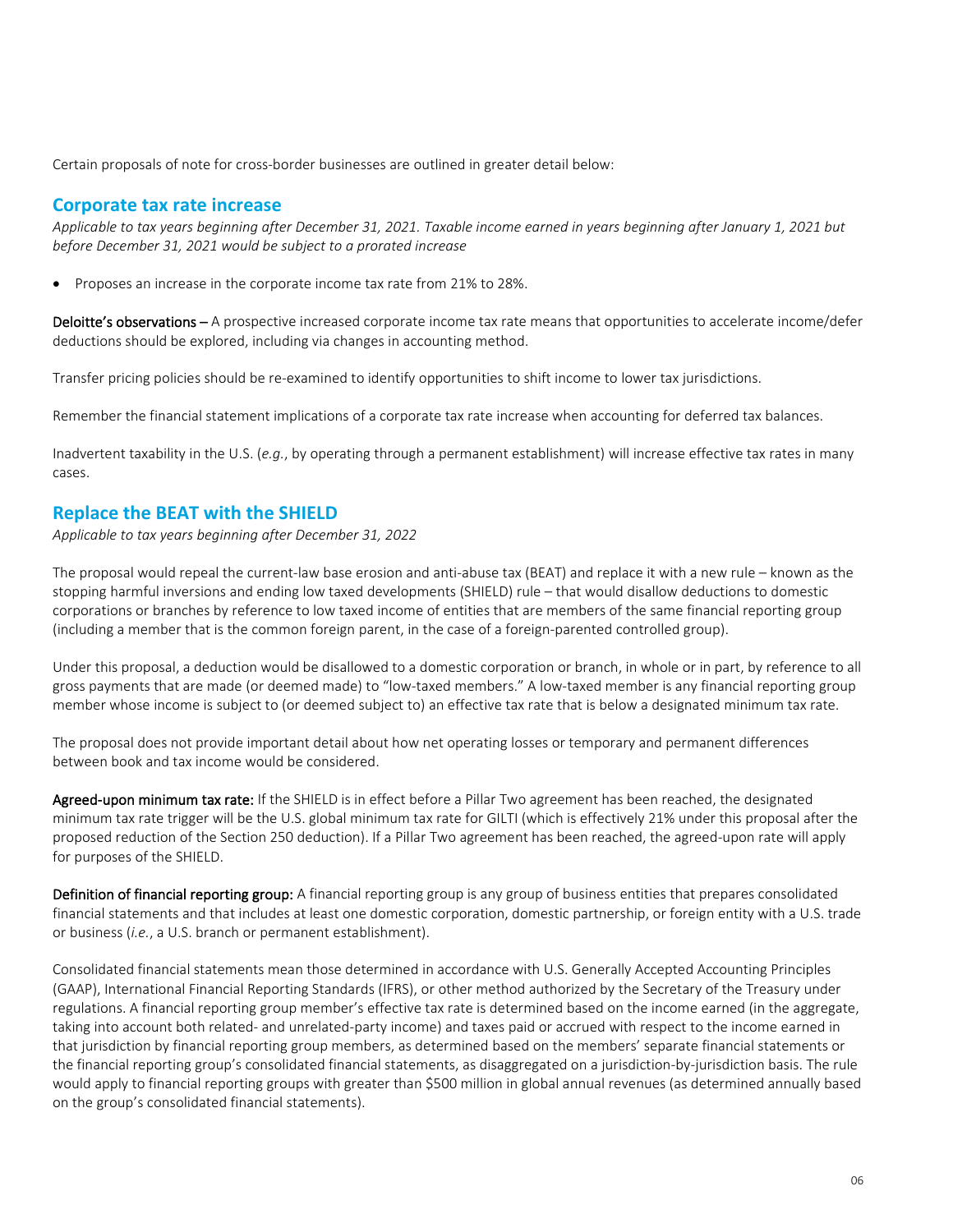Calculation of denied deduction: Payments made by a domestic corporation or branch directly to low-tax members would be subject to the SHIELD rule in their entirety. In particular, payments that are otherwise deductible costs would be entirely disallowed, while payments for other types of costs (such as COGS), other deductions (including unrelated-party deductions) would be disallowed up to the amount of the payment.

Payments made to financial reporting group members that are not low-tax members would be partially subject to the SHIELD rule to the extent that other financial reporting group members were subject to an effective tax rate of less than the designated minimum tax rate in any jurisdiction. In such cases, the domestic corporation or branch would effectively be treated as having paid a portion of its related-party amounts to the low-taxed members, if any, of the financial reporting group based on the aggregate ratio of the financial reporting group's low-taxed profits to its total profits, as reflected on the financial reporting group's consolidated financial statements.

Deloitte's observations – The SHIELD is likely to have a significant impact on larger cross-border businesses. By adjusting many of the thresholds and exceptions found in the original BEAT (*e.g.*, the \$500M threshold that will reference annual gross revenues of the global financial reporting group) and by making COGS subject to the add-back provision, many more payments are likely to be affected by the SHIELD than the BEAT, provided that a corporate group has at least some members that are subject to low effective rates of tax.

With the introduction of the "financial reporting group" for many of the SHIELD calculations, there will be new and significant compliance burdens associated with determining the portion of relevant payments for which a deduction must be disallowed due to the presence of a low-tax entity within the group.

For some businesses, a modification of operating models and supply chains will be necessary to avoid a material tax increase from the SHIELD provisions.

## **Additional interest limitation for multinational groups**

*Applicable to tax years beginning after December 31, 2021*

Multinational groups would be subject to a new interest expense limitation meant to target groups that have greater leverage with respect to their U.S. operations than the group has overall. Taxpayers subject to both this limitation and the existing section 163(j) would apply whichever limitation is lower each taxable year.

The new limitation would apply to any U.S. subgroup (or stand-alone U.S. entity) that is included in the consolidated financial statements of a multinational group and that reports \$5 million or more of net interest expense on U.S. tax returns annually (financial services entities would be exempt).

Interest expense deductions of the U.S. subgroup would be disallowed in proportion to the portion of the subgroup's net interest expense (calculated for financial reporting purposes on a separate company basis) that exceeds the subgroup's proportionate share of the overall group's net interest expense reported on the group's consolidated financial statements.

The U.S. subgroup's proportionate share of the group's net interest expense would be based on the subgroup's proportionate share of the group's earnings before interest, taxes, depreciation, and amortization. Interest expense disallowed under the limitation would be carried forward to subsequent years, and the U.S. subgroup would also carry forward any excess limitation.

A U.S. subgroup would be comprised of any U.S. entity that is not directly or indirectly owned by another U.S. entity as well as all direct or indirect subsidiaries (U.S. and foreign) of such U.S. entity that are included in the group's consolidated financial statements. The U.S. subgroup would also be permitted to elect to limit its interest deductions to its interest income plus 10%.

Deloitte's observations - The annual interest limitation may be problematic for Canadian parented groups that have introduced significant leverage into their U.S. operations – potentially through the use of a financing structure. Determining the impact of these rules would likely require modelling to provide the correct response for a particular taxpayer.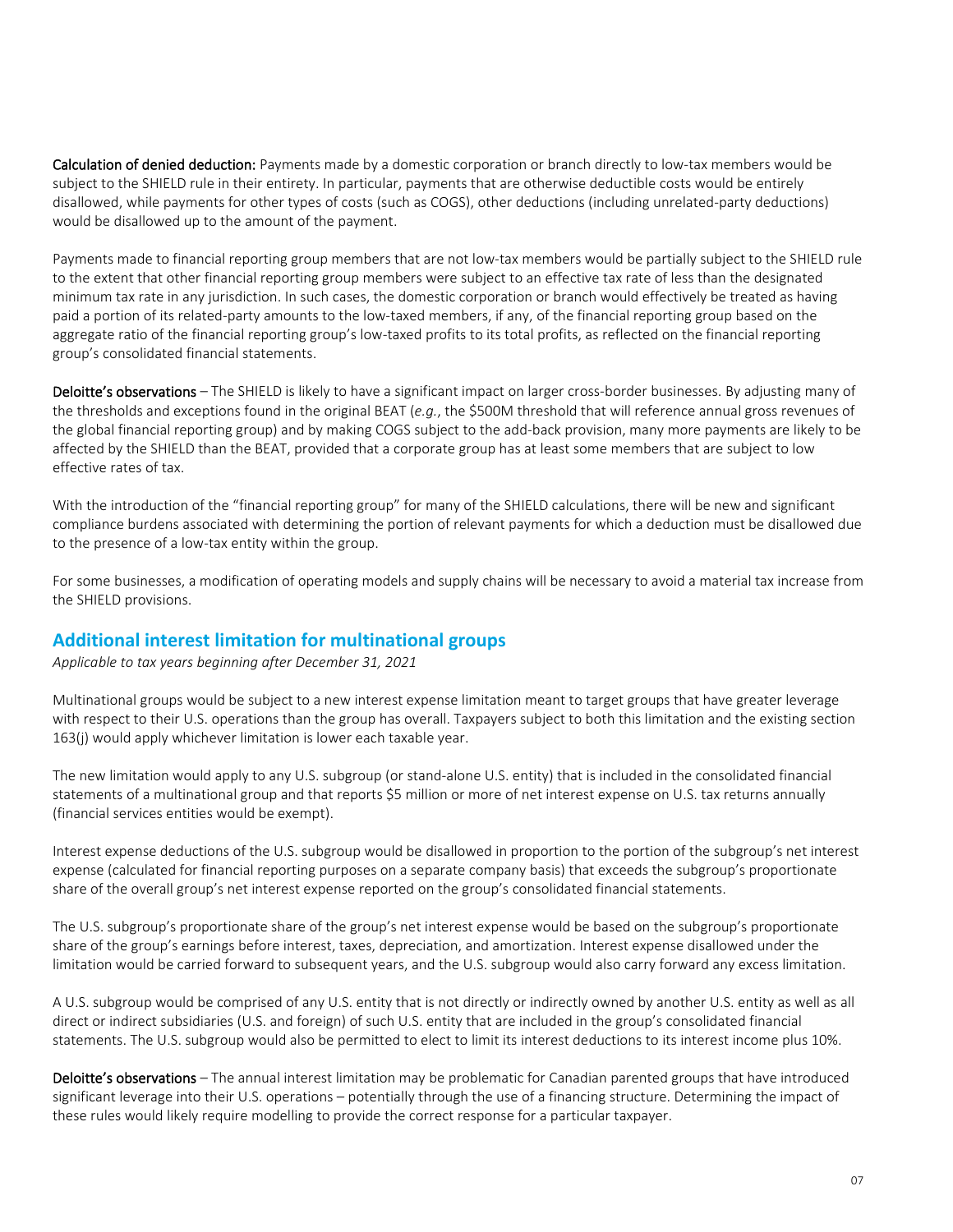The required analysis for Canadian multinational groups will be complicated by the Canadian interest limitation rules introduced in the new 2021 Federal Budget.

Under existing U.S. tax law, interest expense is often allocated according to the tax bases of assets. This provision would represent a departure from this practice in that the relative EBITDA of the U.S. subgroup dictates its proportionate share of allowed interest expense.

## **Proposed revisions to the global intangible low-taxed income (GILTI) rules**

*Applicable to tax years beginning after December 31, 2021*

Several changes to GILTI are proposed that would subject a U.S. shareholder to higher rates of tax on its GILTI inclusion amounts, require a country-by-country type approach to GILTI reporting, and increase the record-keeping and compliance requirements for at least some taxpayers.

- Elimination of the exemption for income equal to 10% of a CFC's qualified business asset investment (QBAI) (*i.e.*, tangible business assets). This change results in the inclusion of a U.S. shareholder's entire net GILTI tested income in its U.S. taxable income.
- Reduction of the section 250 deduction from 50% to 25% of a U.S. shareholder's GILTI inclusion amount.
- Repeal of the high-tax exception for both GILTI and Subpart F income.
- Change from the current "global averaging" approach to a "country-by-country" GILTI calculation whereby GILTI tested loss generated in one jurisdiction where a CFC has operations cannot be used to offset GILTI tested income generated in another jurisdiction. A separate foreign tax credit (FTC) limitation would apply to the GILTI FTC basket for each jurisdiction.
- This new country-by-country approach would also carry over to the FTC rules in general and apply to a U.S. taxpayer's foreign branch income. Taxes paid in higher tax jurisdictions would no longer reduce the residual tax paid on income earned in lower tax jurisdictions.

Deloitte's observations – The changes to the GILTI rules would generally increase the effective tax rate of a U.S. parented group with foreign subsidiaries. For instance, the elimination of the 10%-of-QBAI exemption means a larger GILTI inclusion each year taxed at a higher rate.

Given Canada's corporate tax rates are relatively comparable to the U.S., the high-tax exception had provided some relief for U.S. shareholders of Canadian CFCs with respect to record-keeping and reporting requirements. The repeal of the high-tax exception would require U.S. shareholders to monitor the Subpart F income, tested income and earnings and profits of CFCs more closely and generally increase the compliance and record-keeping costs related to CFCs.

The country-by-country FTC limitation means that U.S.-based multinationals may have a greater interest in reducing Canadian corporate tax liabilities given an inability to cross-credit.

For going-public transactions (*e.g.*, involving special purpose acquisition companies or SPACs), a U.S.-parented group may result in higher effective tax rates when compared with a Canadian-parented group.

## **Limit FTCs from sales of foreign hybrid entities**

*Applicable as of the day of enactment*

Under current law, when the stock of a foreign target corporation is sold but a Section 338 election is made to treat the transaction as an asset sale, Section 338(h)(16) applies to prevent the earnings and profits generated by the asset sale from changing the character of the gain from capital to ordinary and, therefore, prevents the use of FTCs to reduce or eliminate the residual U.S. tax on the stock gain. However, this rule does not apply to economically similar transactions, such as the sale of a hybrid entity that is treated as a corporation for foreign tax purposes but flow-through for U.S. federal income tax purposes (specified hybrid entities) or changes in entity classification that are taxable for U.S. purposes but not regarded for foreign tax purposes.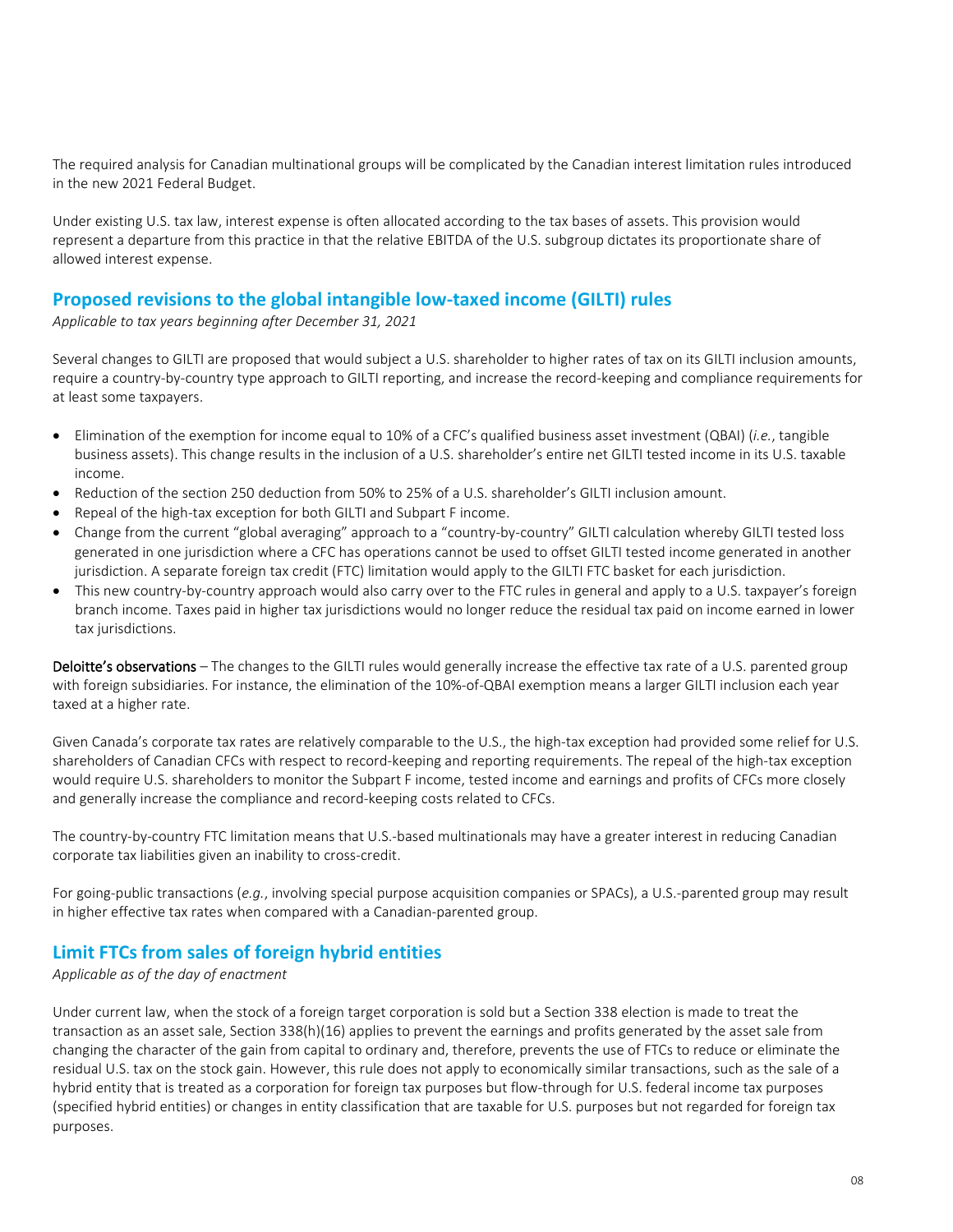Under the proposal, for purposes of the FTC rules the source and character of any item resulting from the disposition of an interest in a specified hybrid entity or a change in entity classification would be determined based on the source and character of an item of gain or loss the seller would have taken into account upon the sale or exchange of stock (determined without regard to Section 1248).

The proposal would not affect the amount of gain or loss recognized as a result of the disposition or the change in entity classification.

**Deloitte's observations** – The expansion of the principles of Section  $338(h)(16)$  to transactions involving specified hybrid entities or changes in entity classification may make it more difficult to efficiently utilize tax attributes when disposing of a hybrid entity in a taxable transaction (*e.g.*, moving a foreign branch owned by a specified hybrid entity "out from under" a U.S. corporation in a taxable transaction).

## **15% minimum tax on book earnings of large corporations**

*Applicable to tax years beginning after December 31, 2021*

Taxpayers with more than \$2 billion of worldwide book income would be subject to a new 15% minimum tax.

Taxpayers would pay the greater of a "book tentative minimum tax" or their regular tax. The book tentative minimum tax would be equal to 15% of worldwide pre-tax book income (calculated after reducing book income by book net operating loss deductions), less general business credits (including R&D, clean energy, and housing tax credits) and foreign tax credits.

Under the proposal, taxpayers would be allowed a book tax credit (for a positive book tax liability) against regular tax in a subsequent year, but the credit may not reduce the regular tax liability below the book tentative minimum tax for that year.

This tax is specifically targeted at the largest companies that report significant pre-tax net income on their financial statements but pay no tax. The proposal estimates 120 companies earn the requisite \$2 billion of pre-tax net income annually.

Deloitte's observation – Even considering the high-level description of this proposed minimum tax and the proposed mechanics to maintain fairness, the tax accounting associated with its application raises a myriad of issues.

## **Expanded anti-inversion rules**

*Applicable to transactions that occur after the date of enactment*

This proposition would reduce the ownership threshold of the "80%" inversion test to greater than 50% and eliminate the "60%" test. Transactions where the shareholders of the former U.S. entity comprise more than 50% of the shareholders of the foreign entity would be treated as inversions and the foreign entity would continue to be treated as a U.S. corporation for U.S. federal income tax purposes.

Certain reverse acquisitions would be treated as inversions regardless of the level of shareholder continuity. For instance, a transaction would be treated as an inversion if: (1) immediately prior to the acquisition, the fair market value of the U.S. entity is greater than the fair market value of the foreign acquiring corporation, (2) after the acquisition the expanded affiliated group is primarily managed and controlled in the U.S., and (3) the expanded affiliated group does not conduct substantial business activities in the country in which the foreign acquiring corporation is created or organized.

The definition of an acquisition for purposes of the inversion rules is also expanded to cover the direct or indirect acquisition of substantially all of the assets constituting a trade or business of a U.S. corporation, substantially all of the assets of a U.S. partnership, or substantially all the U.S. trade or business assets of a foreign partnership. Outbound distributions of foreign corporation stock by a U.S. corporation or a U.S. partnership may also be treated as inversions.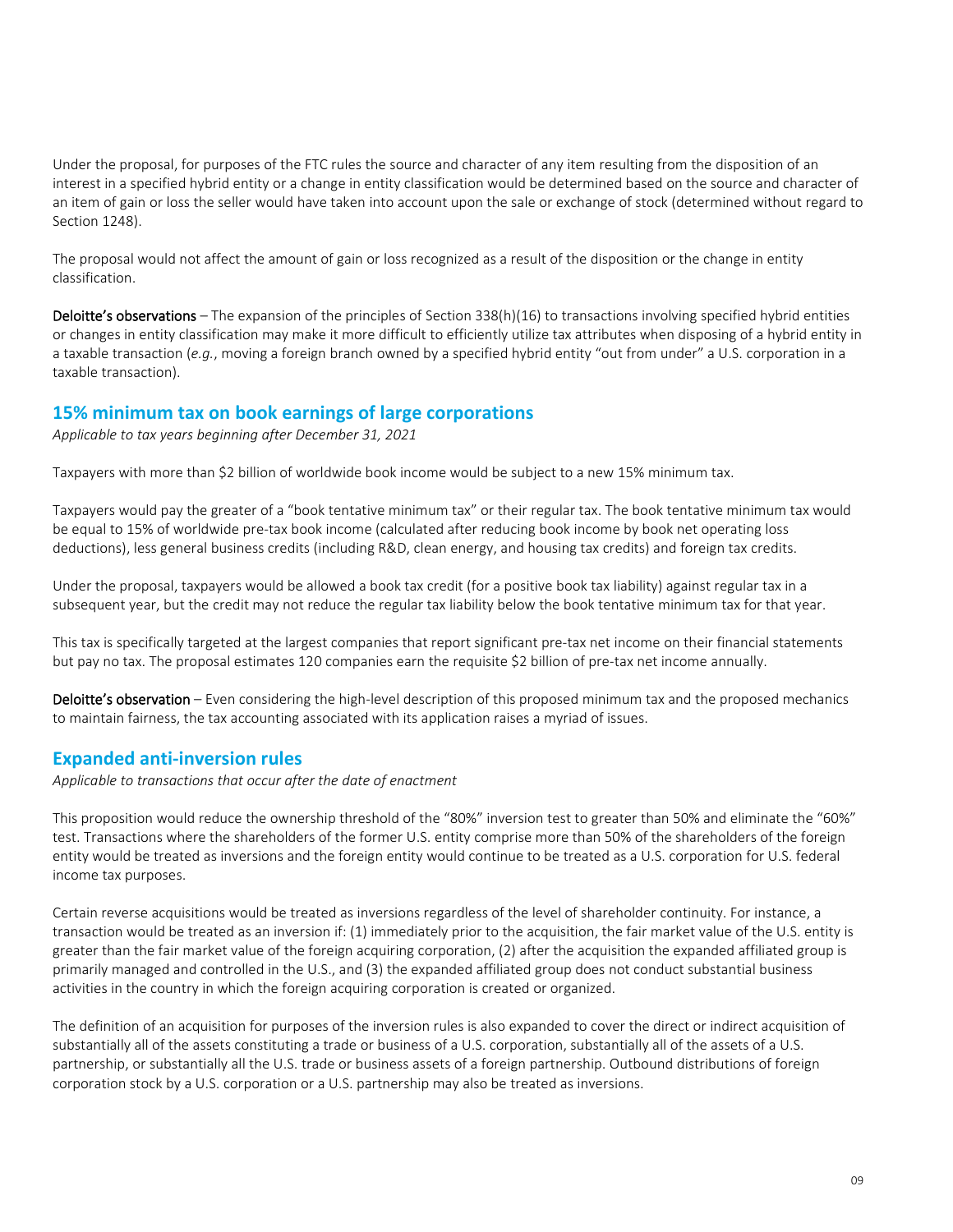Deloitte's observations – A number of items will need to be clarified through further guidance before the true reach of this proposal can be assessed. The percentage test would be applied with respect to the expanded affiliated group meaning that the overall corporate group after the acquisition would need to be considered for purposes of this test. As the proposal would expand what constitutes an "acquisition" for purposes of the inversion rules, it is likely that more cross-border transactions will need to take these rules into account.

# **Oil and gas related changes**

*Applicable to tax years beginning after December 31, 2021 (unless otherwise indicated below)*

The repeal of the following provisions:

- The exemption from GILTI for foreign oil and gas extraction income (FOGEI) and the expansion of FOGEI and foreign oil and gas related income (FORI) to include income derived from shale oil and tar sands activity.
- The Section 43 enhanced oil recovery credit for eligible costs attributable to a qualified enhanced oil recovery project.
- The Section 451 credit for oil and gas produced from marginal wells.
- The election to expense intangible drilling costs under Sections 263(c) and 291.
- The deduction for costs paid or incurred for any tertiary injectant used as part of a tertiary recovery method under Section 193.
- The Section 469 exception to passive loss limitations provided to working interests in oil and natural gas properties.
- The use of percentage depletion with respect to oil and gas wells and hard mineral fossil fuels (*i.e.*, small producer percentage depletion).
- The two-year amortization of independent producers' geological and geophysical expenditures under Section 167(h), instead allowing amortization over the seven-year period used by integrated oil and gas producers.
- The expensing of exploration and development costs.
- The capital gains treatment for royalties under Section 631(c).
- The exemption from corporate income tax for publicly traded partnerships with qualifying income and gains from activities relating to fossil fuels (applicable to tax years beginning after December 31, 2026).
- The exemption from the Oil Spill Liability Trust Fund excise tax for crude oil derived from bitumen and kerogen rich rock.
- The accelerated amortization for air pollution control facilities.

Deloitte's observations – The repeal of these provisions – in particular the repeal of the GILTI exception for FOGEI – may have interesting effects on the economics both of U.S. outbound oil and gas investments into Canada as well as for those Canadian entities in the Canadian oil and gas industry.

For Canadian parented groups that, due to past acquisitions, have U.S. entities which hold foreign oil and gas producing entities, these changes (combined with the changes to the anti-inversion rules) may accelerate the desire to move those assets "out from under" the U.S. entity.

## **Repeal of the foreign derived intangible income deduction (FDII)**

*Applicable to tax years beginning after December 31, 2021*

The repeal of FDII deduction is intended to help pay for improved incentives for performing R&D activities in the U.S. (These new incentives are as-of-yet unannounced.)

#### **Deduction disallowance for exempt or tax-preferred foreign gross income**

*Applicable to tax years beginning after December 31, 2021*

Current Section 265 denies a deduction for expenses that are allocable to tax-exempt income. The proposal would expand the scope of this section so that it applies to income that receives a partial exemption from U.S. tax (*e.g.*, the Section 245A dividend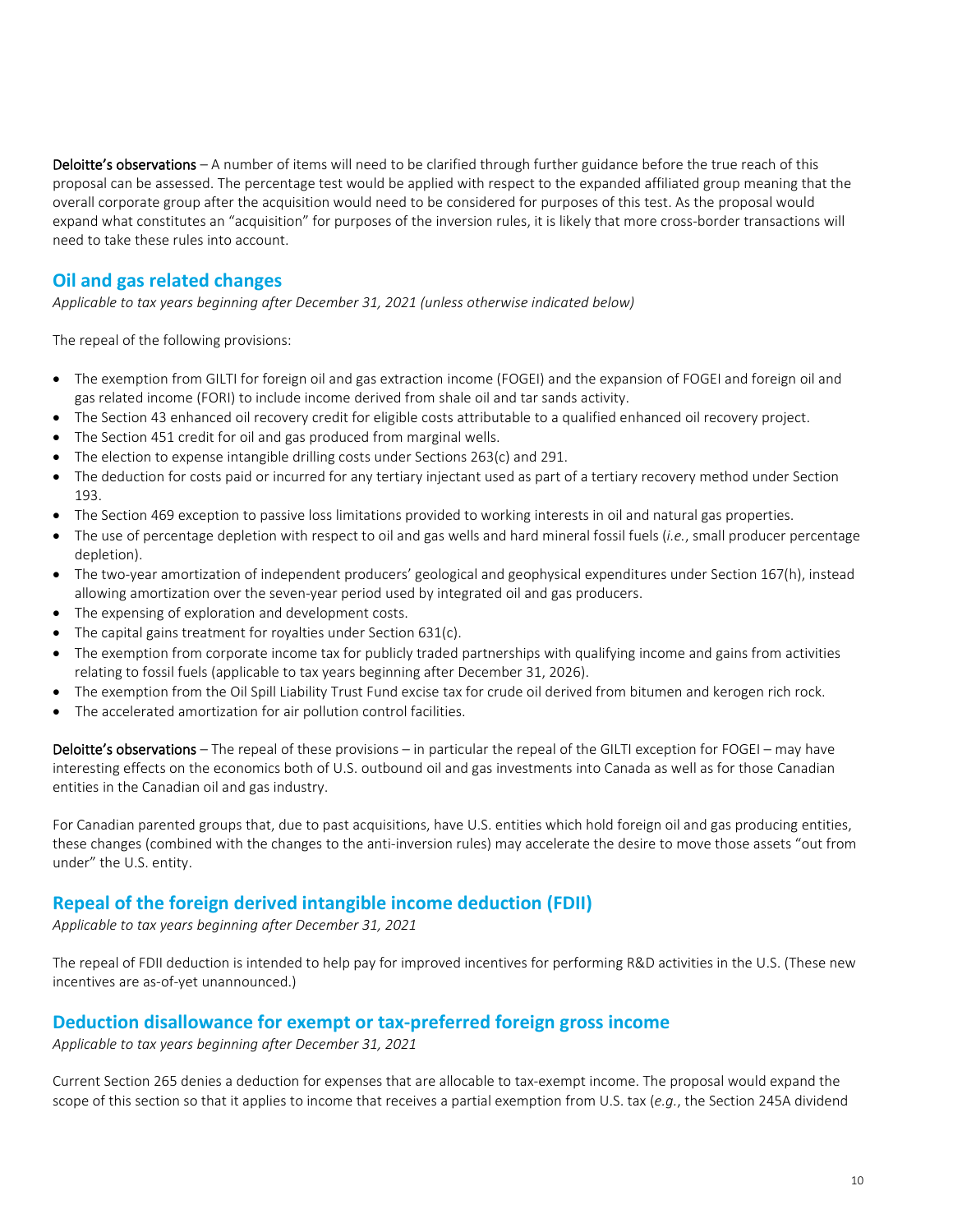received deduction for dividends distributed by specified 10-percent owned foreign corporations or the Section 250 deduction that applies against a corporate U.S. shareholder's GILTI inclusion amount), and denies the allocated deductions at least in part.

A corresponding change would be made to the FTC rules by repealing Section 904(b)(4).

Deloitte's observations – These changes would be expected to increase the U.S. effective tax rate for U.S. shareholders having GILTI inclusions or receiving foreign dividends.

# **Credit for "on-shoring" U.S. business**

*Applicable to expenses paid or incurred after the date of enactment*

Creates a new general business credit of 10% of eligible expenses paid or incurred with on-shoring a U.S. trade or business.

Under the proposal, onshoring a U.S. trade or business means reducing or eliminating a trade or business (or line of business) currently conducted outside the U.S. and starting up, expanding, or otherwise moving the same trade or business to a location within the U.S., to the extent that this action results in an increase in U.S. jobs. Eligible expenses may be incurred by a foreign affiliate of the U.S. taxpayer, notwithstanding the tax credit would be claimed by the U.S. taxpayer.

A corresponding provision would prevent a U.S. shareholder from taking into account expenses incurred for "off-shoring" a U.S. trade or business in determining the U.S. shareholder's GILTI or Subpart F inclusion.

Deloitte's observation – It may be possible for Canadian taxpayers seeking to expand their U.S. presence to plan into this credit, depending on the final guidance and how strong the factual link must be between the "reduction" or "elimination" of the foreign business and the establishment or expansion of the U.S. trade or business.

## **How can Deloitte help you?**

Deloitte's US Tax professionals can help you understand how these tax proposals may impact your business.

If you have any questions on any of the above, please reach out to your Deloitte advisor or any of the individuals noted on this alert.